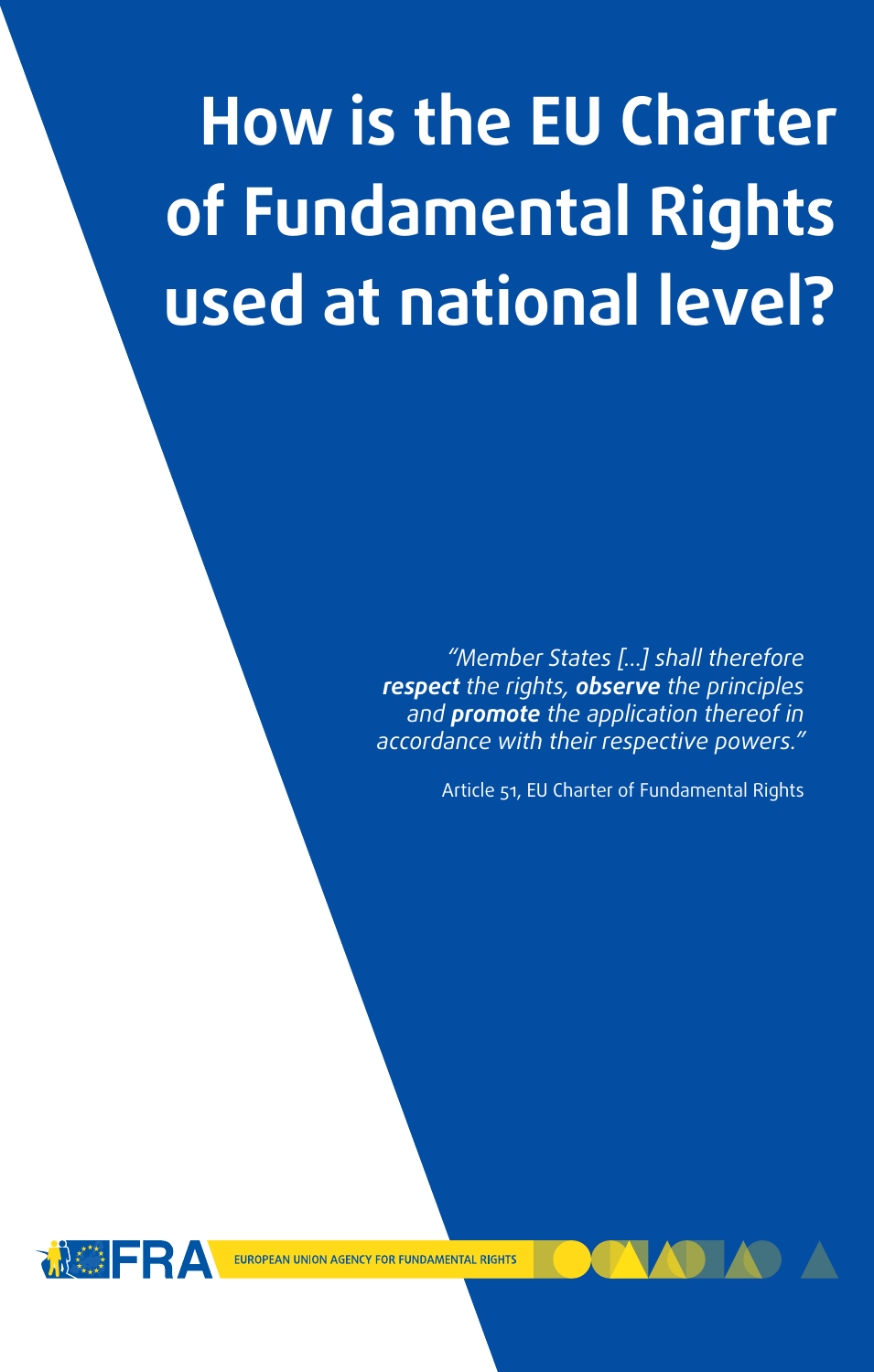**OCAAD AD A** 

### **How can national courts use How can national courts use How can national courts use the Charter? the Charter? the Charter?**

- To interpret EU or national legislation. To interpret EU or national legislation. To interpret EU or national legislation.
- To check the legality of EU or national law. To check the legality of EU or national law. To check the legality of EU or national law.
- To give individuals direct access to a right. To give individuals direct access to a right. To give individuals direct access to a right.

For relevant national and European judgements, see FRA's For relevant national and European judgements, see FRA's For relevant national and European judgements, see FRA's Charterpedia: http://fra.europa.eu/charterpedia. Charterpedia: http://fra.europa.eu/charterpedia. Charterpedia: http://fra.europa.eu/charterpedia.

*"[N]ational authorities (judicial authorities, law enforcement "[N]ational authorities (judicial authorities, law enforcement "[N]ational authorities (judicial authorities, law enforcement bodies and administrations) are key actors in giving concrete bodies and administrations) are key actors in giving concrete bodies and administrations) are key actors in giving concrete effect to the rights and freedoms enshrined in the Charter." effect to the rights and freedoms enshrined in the Charter". effect to the rights and freedoms enshrined in the Charter".*

European Parliament Resolution on the fundamental rights situation in European Parliament Resolution on the fundamental rights situation in European Parliament Resolution on the fundamental rights situation in the EU (2013-2014), 8 September 2015. the EU (2013-2014), 8 September 2015 the EU (2013-2014), 8 September 2015

### **How can national parliaments and How can national parliaments and How can national parliaments and governments use the Charter? governments use the Charter? governments use the Charter?**

- To assess potential impacts legislative proposals might To assess potential impacts legislative proposals might To assess potential impacts legislative proposals might have on fundamental rights. have on fundamental rights. have on fundamental rights.
- To scrutinise the legality of draft legislation in terms of To scrutinise the legality of draft legislation in terms of To scrutinise the legality of draft legislation in terms of fundamental rights standards. fundamental rights standards. fundamental rights standards.
- To mainstream fundamental rights in national legislation To mainstream fundamental rights in national legislation To mainstream fundamental rights in national legislation and policy making. and policy making. and policy making.
- To promote awareness about human rights. To promote awareness about human rights. To promote awareness about rights.

*"[It is] necessary to continue promoting training and best practice "[It is] necessary to continue promoting training and best practice*  "[It is] necessary to continue promoting training and best practice<br>sharing in the field of judiciary at national and EU level thus *enhancing mutual trust." enhancing mutual trust". enhancing mutual trust".*

Council of the European Union Council conclusions on the Commission 2013 report on the application of the EU Charter on Fundamental Rights in 2014, 5-6 June 2014.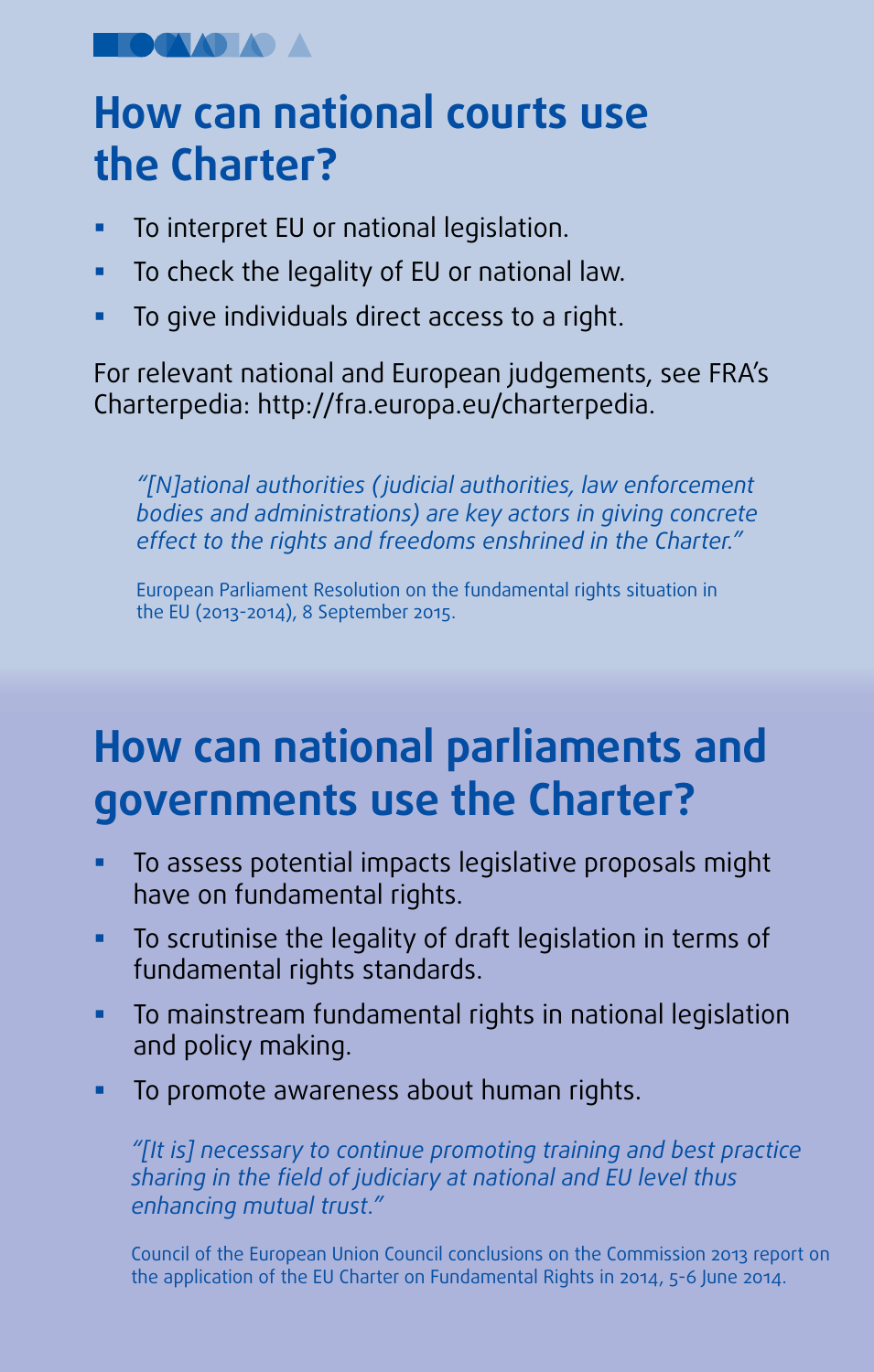## **How did national courts use the How did national courts use the How did national courts use the Charter in 2015?Charter in 2015? Charter in 2015?**

- In almost all Member States, national courts used the Charter in In almost all Member States, national courts used the Charter in In almost all Member States, national courts used the Charter in some of their judgements. some of their judgements. some of their judgements.
- In 1/3 of the cases analysed, the judges (and not the parties) took In 1/3 of the cases analysed, the judges (and not the parties) took In 1/3 of the cases analysed, the judges (and not the parties) took the initiative to refer to the Charter. the initiative to refer to the Charter. the initiative to refer to the Charter.
- Judges often used the Charter when issuing judgments related to Judges often used the Charter when issuing judgments related to Judges often used the Charter when issuing judgments related to policy fields such as: freedom, security and justice; employment policy fields such as: freedom, security and justice; employment policy fields such as: freedom, security and justice; employment and social policy; data protection; asylum and migration. and social policy; data protection; asylum and migration. and social policy; data protection; asylum and migration.
- Often the references were superficial and lacking a detailed Often the references were superficial and lacking a detailed Often the references were superficial and lacking a detailed assessment whether the Charter applies. Sometimes the Charter assessment whether the Charter applies. Sometimes the Charter assessment whether the Charter applies. Sometimes the Charter was also referred to outside EU law contexts. was also referred to outside EU law contexts. was also referred to outside EU law contexts.
- The Charter was most commonly referred to in combination with the The Charter was most commonly referred to in combination with the The Charter was most commonly referred to in combination with the European Convention of Human Rights and/or national provisions. European Convention of Human Rights and/or national provisions. European Convention of Human Rights and/or national provisions.

### **How did national parliaments and governments use the Charter in 2015? How did national parliaments and How did national parliaments and governments use the Charter in 2015? governments use the Charter in 2015?**

- The Charter was occasionally used in impact assessments as me charter was occasionally ased in impact assessments as well as in the legal scrutiny of upcoming legislation in at least well as in the legal scrutiny or upcoming legislation in at least<br>2/3 of Member States. 2/3 of Member States. 2/3 of Member States.
- Criminal law and data protection were the areas where the Charter was most often referred to when scrutinising legality and impact of Criminal law and data protection were the areas where the Charter Criminal law and data protection were the areas where the Charter was most often referred to when scrutinising regality and impact of upcoming legislation. upcoming legislation.<br>The communication upcoming legislation.
- The Charter was occasionally referred to in parliamentary me charter was occasionally referred to in parliamentary debates in over 2/3 of Member States. debates in over 2/3 of Member States.
- Charter references in policy initiatives were identified in endrich references in policy initiatives were identified in 1/2 of Member States. But there are hardly any national policies that specifically and proactively promoted the Charter. debates in over 2/3 of Member States. specifically and proactively promoted the Charter. specifically and proactively promoted the Charter.
- **There were training activities focusing on the Charter in** mere were training activities rocesing on the charter in the charter in the Charter in  $2/3$  of Member States but the scope of these activities was limited. Many trainings were for academia rather than legal practitioners. 2/3 of Member States but the scope of these activities was limited. Many trainings were for academia rather than legal practitioners. 2/3 of Member States but the scope of these activities was immed. Many trainings were for academia rather than legal practitioners.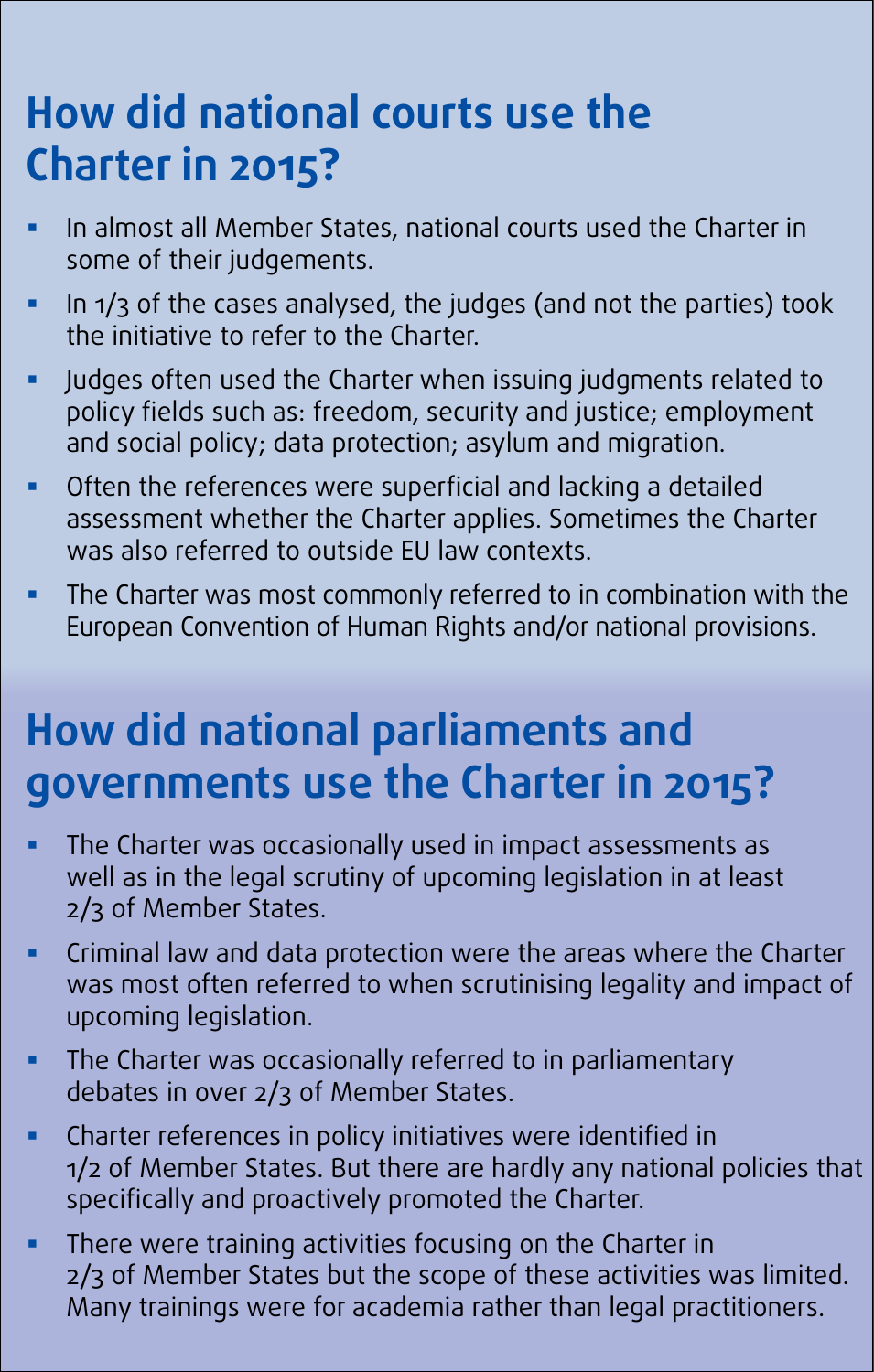

#### **Most frequently Charter rights referred to by national courts** Most frequently Charter rights referred to by national courts

Note: This chart shows the total number of references made to the Charter in 2015 in 68 national court decisions analysed by FRA (for two Member States no decisions were communicated).



Note: The counting is based on 49 trainings issued in 21 EU Member States in 2015 for *which trainings were reported. which trainings were reported. which trainings were reported.* 

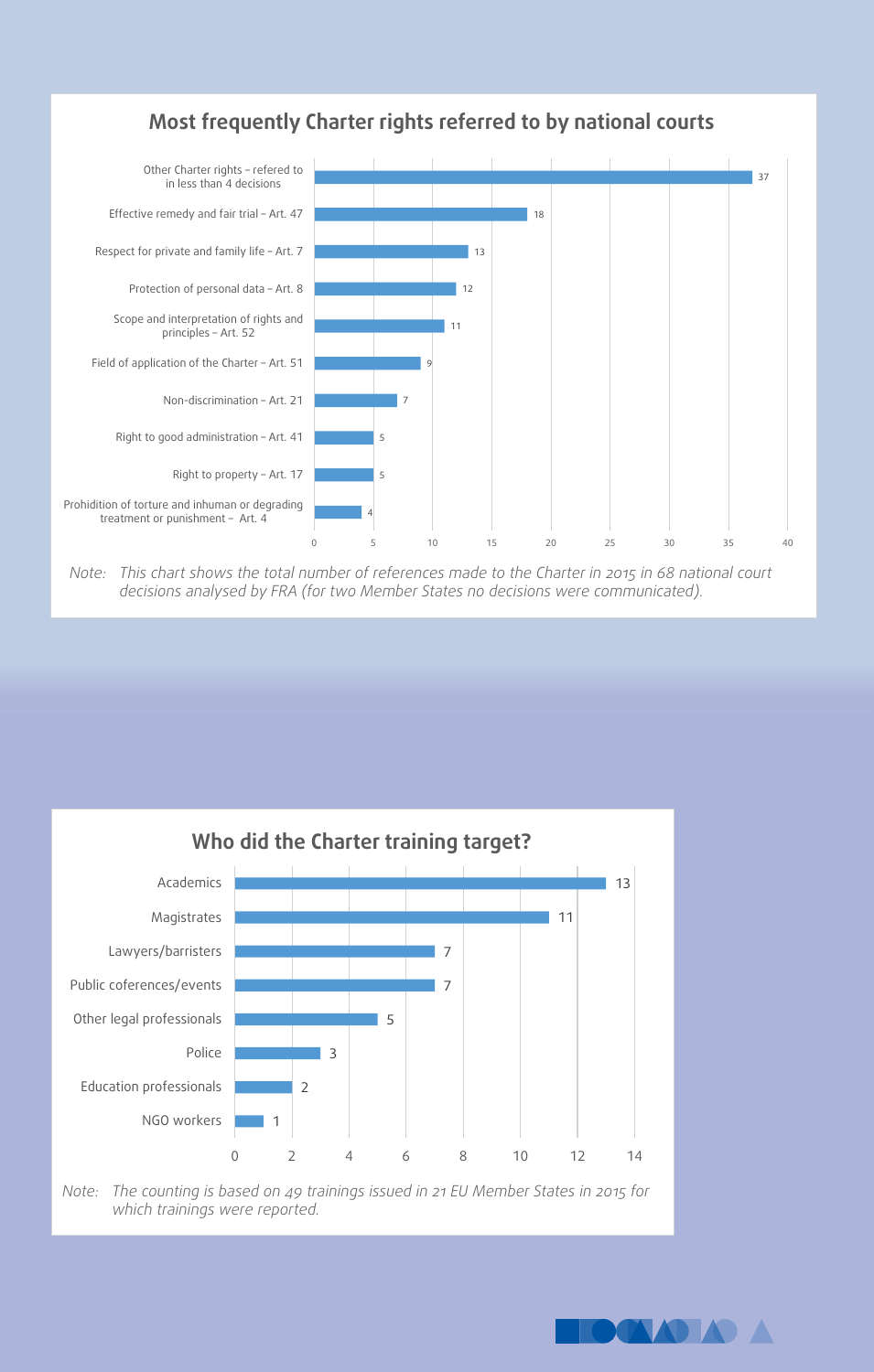### **What is the Charter for?**

- It protects the fundamental rights of everyone in the EU: both EU and non-EU citizens.
- $\blacksquare$  It binds the EU institutions in all contexts.
- **If binds EU Member States when they act** within the scope of EU law.
- It is one of the world´s most modern and comprehensive legally-binding human rights documents, covering political as well as social rights.

*"Member States should use untapped potential for the exchange of promising practices and mutual learning with regard to Charter checks and Charter impact assessments. Building on earlier discussions in the Council Working Group dealing with fundamental rights (FREMP), FREMP could provide a forum [in this regard]."*

FRA *Fundamental rights: challenges and achievements in 2014*, Annual report, p. 179.